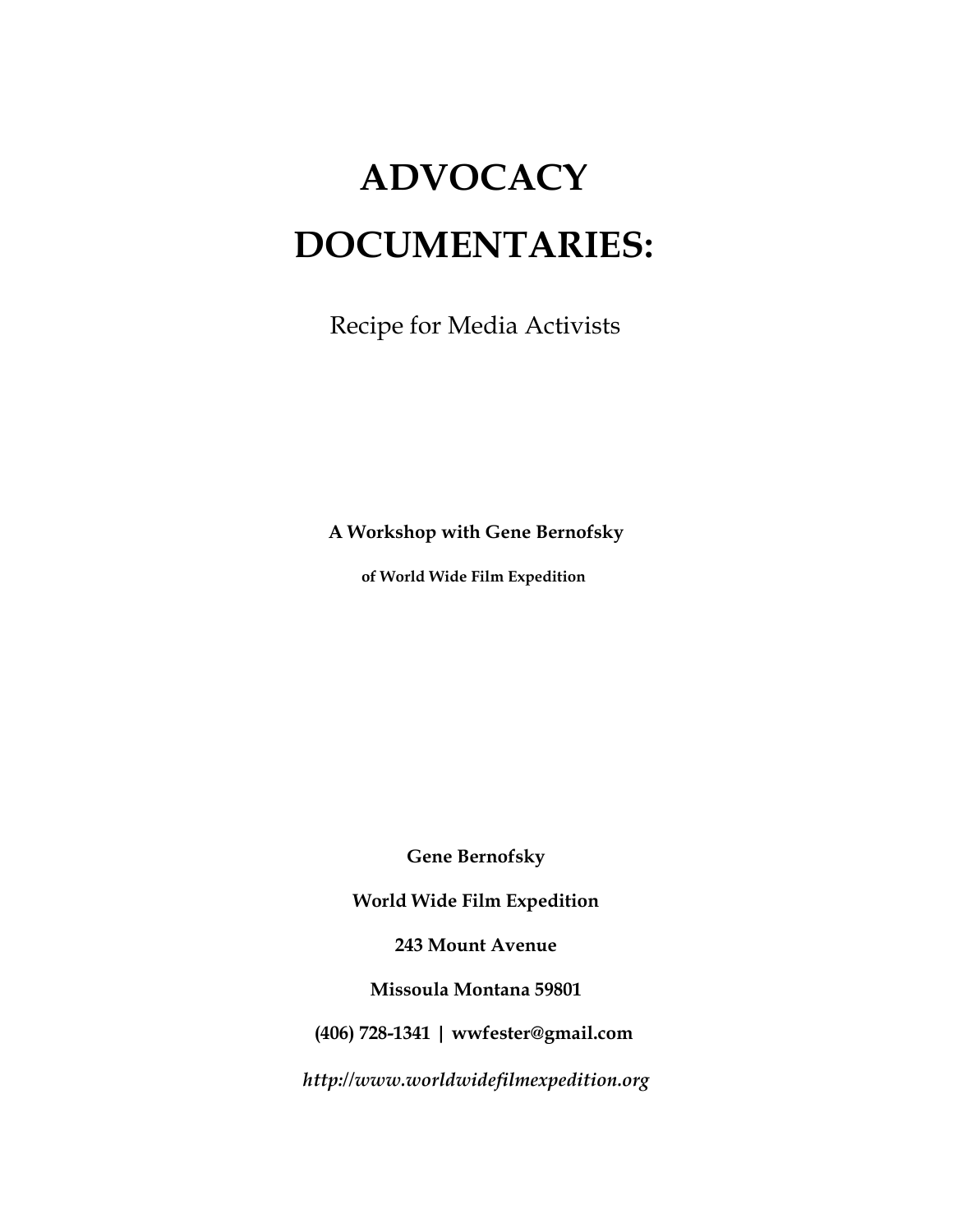**"***Significant social change comes from the bottom up, from an aroused opinion that forces our ruling institutions to do the right thing."*

*Senator Paul Wellstone 1944-2002*

# **A Recipe for Media Activists**

## Ingredients

 Small, inexpensive digital camcorder with external mic port for the very best mic you can afford, headphones and wide angle lens.

Creativity, personal vision, courage and truth.

## Preparation

 Use only outdoor shots and available light, non-derivative dramatic sequences, and straight forward editing

 Add gobs of passionate advocacy, original entertainment values, nonaggressive interview techniques, respectful celebration of grassroots participants, honey and habanero peppers to taste.

 Do *NOT* add: Professional input, salaries, artificial lighting, indoor interviews, narration, makeup, wigs, special effects, balanced reporting, lies or sell out to corporate pressure.

#### **Suggestions**

 First: Don't go to film school to be ruined by greed, dogmatic structure, and the Hollywooden goals of self-importance, fame and Gucci loafers. Instead, identify a subject, cause or issue which you passionately care about and want to advocate.

 Find like-minded grassroots people with the courage to speak their minds on camera. They will suggest others and your list will grow. Be certain to attain a fifty-fifty balance between female and male participants. After all, your audience will most likely be both male and female, right?

 Do all the filming yourself, or have one or two, at the most, helpers. This is grassroots advocacy filmmaking. Do not overwhelm your participants with a large crew of helpers. If you do have a helper, balance male and female. Give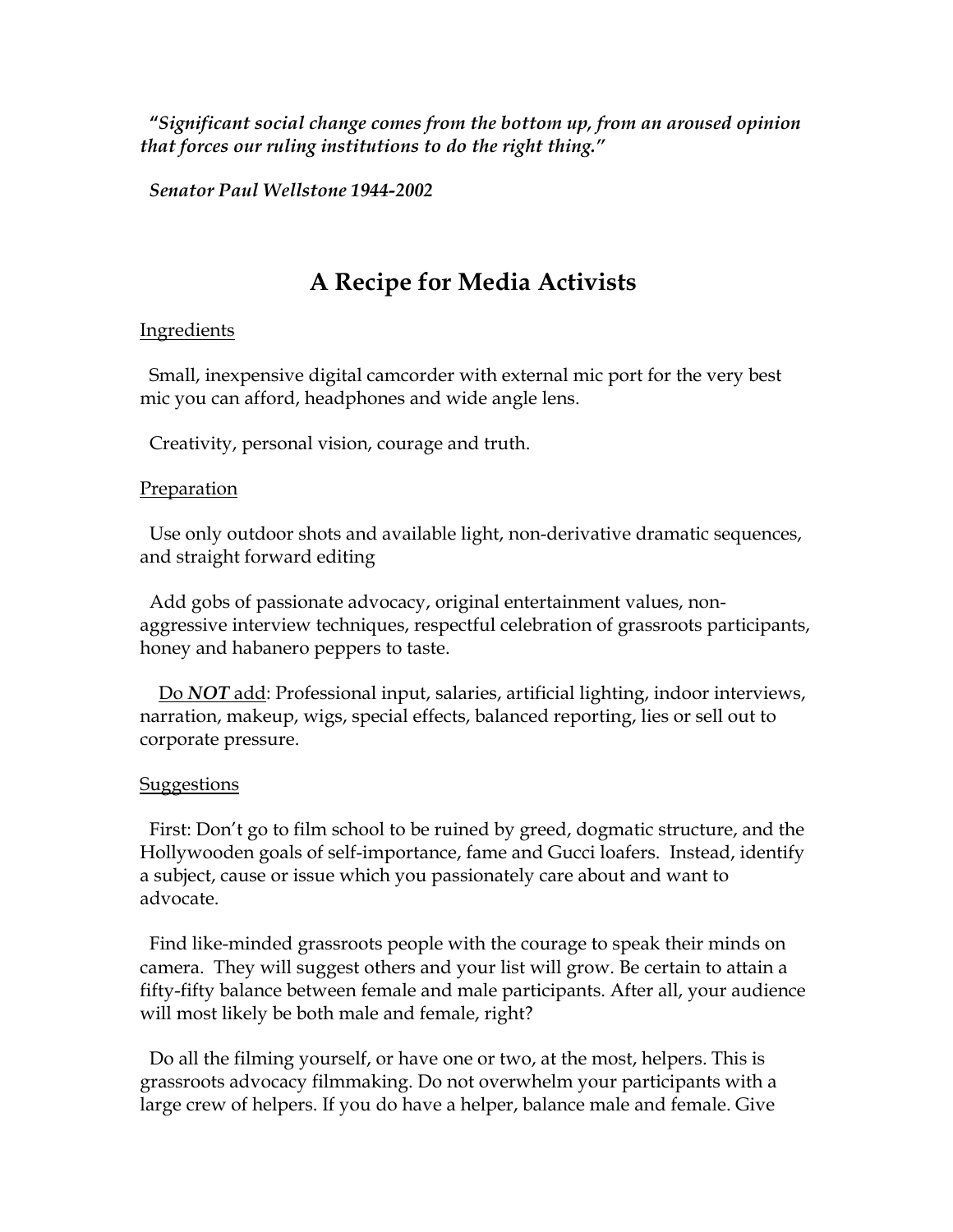your helper a still camera for taking shots of the production. You will have great use for these production shots later in your advocacy campaign.

 Put a bare minimum of equipment between yourself and your source. Use nonintrusive, non-intimidating equipment -- no artificial lights, reflecting umbrellas, cables, giant shoulder camcorders or massive tripods. A remote microphone with a small lavaliere mic clipped on their clothes is all you need to get excellent audio.

 Always shoot outside, with participants in familiar or agreed upon settings. You want this expansiveness in your visuals, rather than a contrived, airless and tightly controlled indoor setting. Use a wide angle lens. You never know what fun will come into your shot!

Film in the available light. Don't wait for perfect weather or the golden glow of early sunrise or sunset; those Hollywooden shots are trite and hackneyed. Go with the here and now. Shoot everything in the moment. This will give your film reality, immediacy and, most importantly, variety. Take shots that have never been seen!

## Participants

Be gentle, gracious and respectfully patient with your participants. Don't shove a big fat microphone in their face and slap them with insipid T.V. news questions. Always remember these are not really interviews -- they are opportunities for your participants to make their views known.

Let your participants speak as long as they wish. Let them stop and start over and repeat statements and opinions. When your participants stop speaking, THEN, *perhaps*, ask a question or make a comment to get them going again. I usually film a participant for an hour or so and may wind up using only a few minutes of their talk.

Stand next to the camera when using a tripod and make eye contact with the participant. Standing next to the camera makes it look like the participant is addressing the audience. I usually do not speak, but I do nod my head to give encouragement. Suggest that the participant look directly into the camera to emphasize a particularly critical point, but use this technique sparingly.

To relax your participants, have them talk to you on camera while they are doing something familiar to them like weeding the garden, or painting or drawing, cooking, riding a bicycle, walking the dog, etc. Keep your camera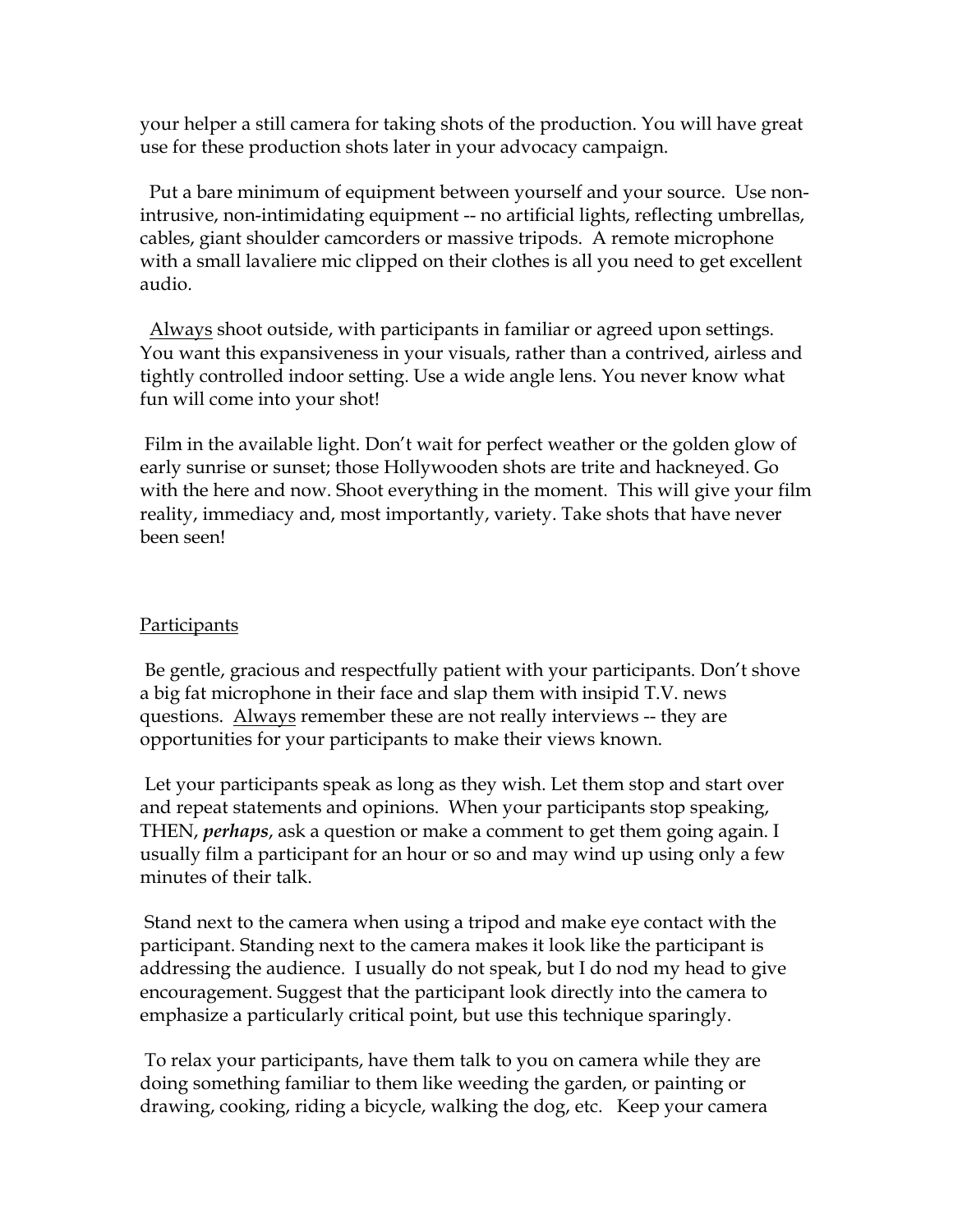running, even when the interview appears to end. Sometimes the most interesting things are said after the interview.

#### Other shooting

 Your A roll consists of the main comments from participants; be sure to film lots and lots of what is called B roll. When a participant mentions, for example, a mountain, an animal, a river, a street, or an individual, you will want those specific shots to fill in as cutaways to give your interviews depth and punch. You can always come back another time and gather those cutaway shots. The idea here is to infuse variety into your film.

 You don't want a dry procession of interviews. Film a local event, perhaps a high school parade. Write a song addressing the issues and have a local musician perform it. Create and film a few brief dramatic sequences related to the issues. Mix them with footage of your participants speaking, and make them fun! Your audience will appreciate these interludes, which will make your film more effective.

#### What NOT to do

 Do NOT construct a story board or use narration. AVOID the conventional formulas film schools insist upon. They will only stifle your creative juices and joy. Instead, construct your story line from your interviews.

 Do NOT use professional speakers or experts. They are boring, self serving and arrogant. You want to empower the grassroots participants and audience, not put them to sleep with numbers, monotone complexities and fancy language. People want to feel things, not be told things.

 Do NOT provide balancing views on the issues. You are doing pure, idealistic advocacy on a very limited budget. Your opposition, usually corporate entities, have all the clout and money in the world and can spread their propaganda at will. Don't be surprised when they are the loudest complainers about how unbalanced your documentary is!

## Editing and distribution

 Transfer your best footage onto your hard drive. Use a simple program like iMovie to edit this footage into a coherent piece based entirely on your vision of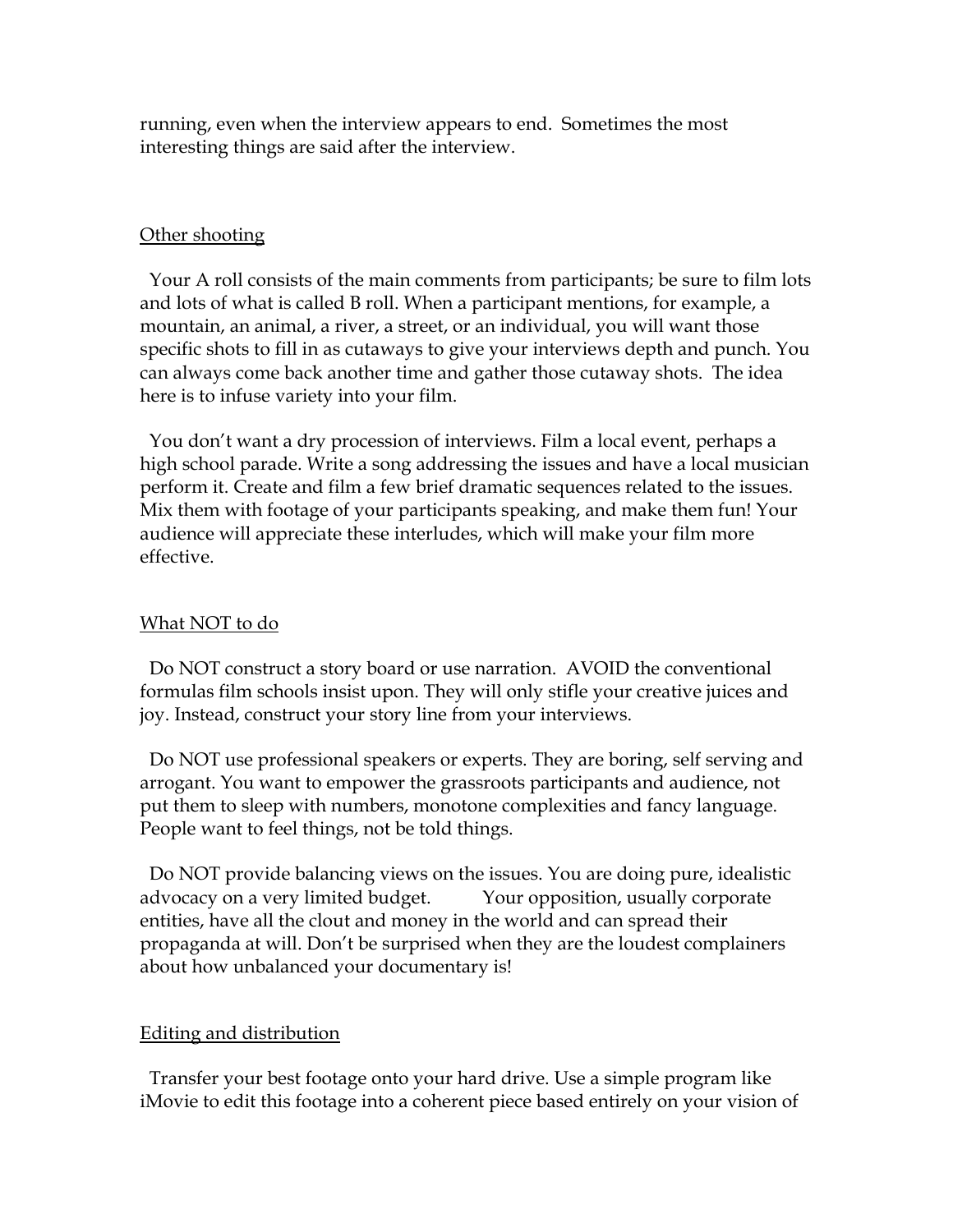what coherent means. If you make certain that you like the final result, then all will be well.

 Load your finished film into your computer burn program and crank out DVD copies to your heart's content. Copies will cost you less than a dime each! However, your work ain't worth much unless people see it . . . and it will never be seen on network TV or, I assure you, on PBS.

 You will have to distribute your film locally, regionally and nationally via grassroots networks. And the secret to successful distribution is to interview and contact many, many people in your initial filmmaking because they are the prime movers for distribution. Your power is with the individuals who have bravely stood up to speak their minds in your film.

 Supply each of these people with twenty or more dubs of the film. They are now supplied with ammo they can use to get the message out. And now, with your film in hand, these good people are motivated to act! They will pass out copies, mail off copies and will make certain that groups and individuals are watching the film and PASSING IT AROUND.

 Be sure to mail off copies to the opposition. Oh, they'll love you for that! The impact and the distribution will grow. You'll receive requests for dubs and showings and you'll find that establishment media producers, including newspapers, radio and T.V., will pick up the issues. Stick at your computer and burn copies. You're on fire. Keep a fire extinguisher handy!

 Set up showings at public libraries, public television access stations, community centers, people's homes, schools, bookstores, art galleries, churches, etc. Put out a collection box for donations to cover expenses. Have DVD copies at these events for people to pick up and distribute. Whatever time you have dedicated to producing your film, double or triple that time for distribution. And, oh yes, start planning your next film project!

 And so you ask: "What is the power, what is the advantage of advocacy filmmaking?" In advocacy filmmaking, you are on the side of your participants, caring about their issues and concerns and thus winning their confidence. This confidence is the indispensable condition which balanced establishment media can never achieve. It is precisely this element of confidence which creates the potential for uniquely potent interviews and REAL documentaries. Î

#### GET ON THE ISSUES *BEFORE* THE DAMAGE IS DONE!